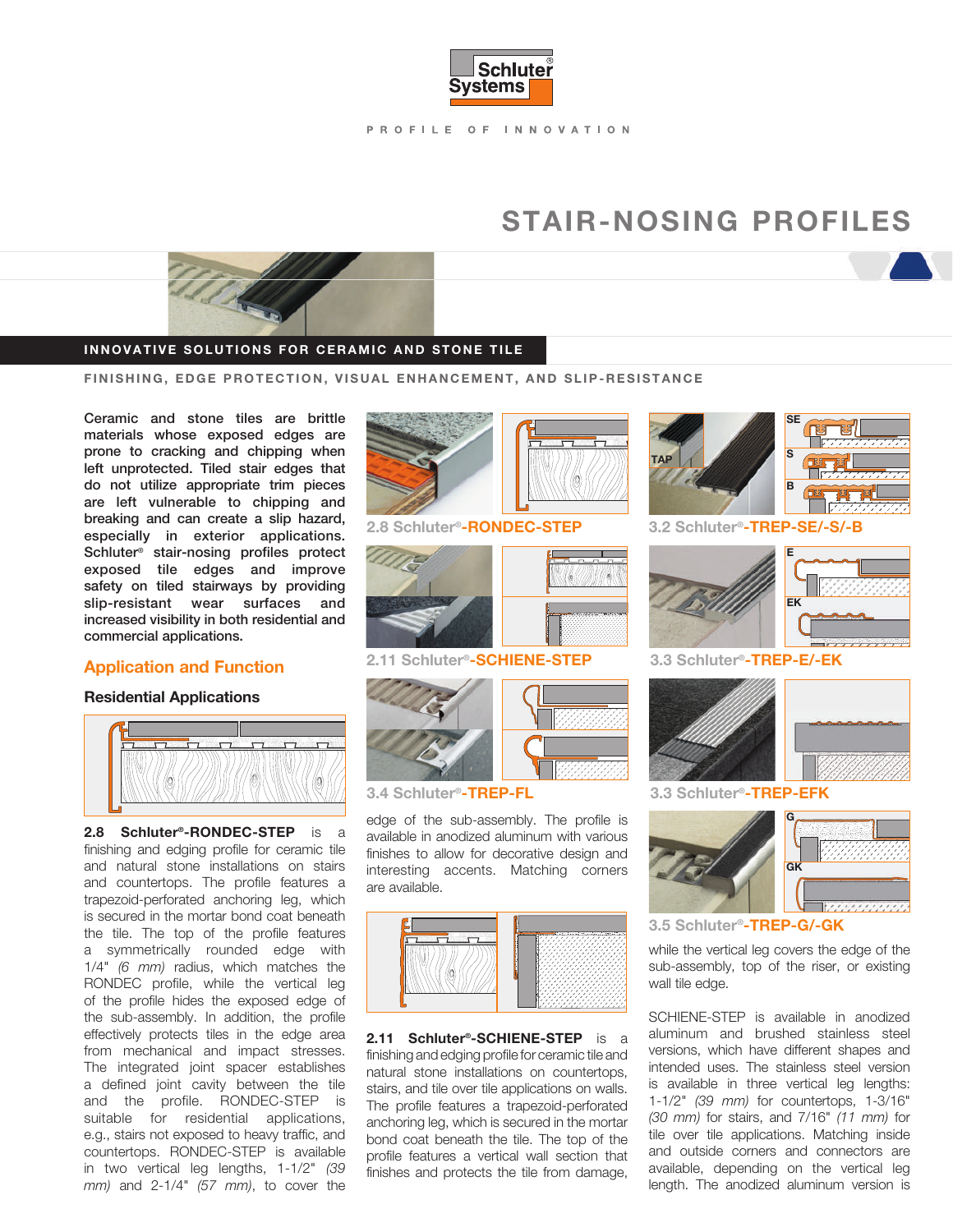intended for residential stair applications (stairs not exposed to heavy traffic). It is available in two vertical leg lengths, 1-3/16" (30 mm) and 1-1/2" (39 mm), to cover the edge of the sub-assembly. The integrated joint spacer establishes a defined joint cavity between the tile and the profile. Accessories are not available for the anodized aluminum version.



**3.4 Schluter<sup>®</sup>-TREP-FL** is a decorative stair-nosing profile with a protruding rounded edge that can be integrated into stairs covered with ceramic tile or natural stone. The profile protects the front edge of stairs and adds a high degree of safety by improving the visibility of the stair edges. The profile is available in stainless steel or anodized aluminum. TREP-FL is suitable for residential applications, e.g., stairs not exposed to heavy traffic. Matching end caps are available.

#### Commercial Applications



3.2 Schluter®-TREP-SE/-S/-B are designed to protect tiled stair edges and provide an easily visible, slip-resistant wear surface for durable, safe, and visually appealing stair-nosing design. They are suitable for use in areas subjected to heavy foot-traffic, such as offices or public buildings. The profiles feature a trapezoidperforated anchoring leg made of stainless steel (TREP-SE) or aluminum (TREP-S and TREP-B), which is secured in the mortar bond coat beneath the tile and supports a slip-resistant thermoplastic rubber wear surface. The tread surface of TREP-SE/- S/-B is available in a variety of colors and can be replaced in case of damage or wear. TREP-B features a 2-1/8" (52 mm)-wide wear surface, allowing the designer to easily

produce stairs with the first and last steps marked by a 2" (50 mm)-wide strip in a contrasting color to increase visibility and safety. The leading edges of TREP-S/-SE/-B have a 5/16" (8 mm) radius. Matching end caps are available.



3.1 Schluter<sup>®</sup>-TREP-TAP is an anodized aluminum cover profile that integrates with the TREP-S/-B stair-nosing profiles to conceal the top of the riser. Two options are available: a 2-13/32" (61 mm) version featuring a horizontal grooves, and a 2" (50 mm) version features a smooth surface finish.



3.3 Schluter<sup>®</sup>-TREP-E is designed to protect tiled stair edges and provide an easily visible, slip-resistant wear surface for durable, safe, and visually appealing stair-nosing design. The profile is made of attractive and durable stainless steel, making it particularly suited for areas sub-jected to heavy foot traffic, such as offices or public buildings. The profile can be integrated into stairs covered with ceramic tile or natural stone, as well as into a screed or a surface coating that is a minimum 3/32" (2 mm) thick via the trapezoid-perforated anchoring leg. When integrated into screed layers, the anchoring leg of the profile must be covered with at least 9/16" (15 mm) of mortar. Schluter®-TREP-EK is a variant without an anchoring leg. TREP-EK is adhered to existing steps, e.g., for retrofitting over damaged edges, eliminating the need to replace the entire step. Matching end caps are available.



**3.3 Schluter<sup>®</sup>-TREP-EFK** is a retrofit stainless steel stair profile which is bonded to existing steps. The stair profile features an easily visible, slip-resistant wear surface for durable and safe stairs. The profile is suitable for interior and exterior use in areas subjected to heavy foot traffic, such as offices or public buildings.

The profile is typically adhered within a recessed area on stair treads covered with natural stone or constructed of concrete. It may also be applied to the surface of existing stair treads covered with ceramic or porcelain tile.



3.5 **Schluter<sup>®</sup>-TREP-G** is designed to protect tiled stair edges and provide an easily visible, slip-resistant wear surface for durable, safe, and visually appealing stair-nosing design. The profile is made of attractive and durable stainless steel with a special slip-resistant tread, making it particularly suited for areas subjected to heavy foot traffic, such as offices or public buildings. The surface features a self-adhesive, slip-resistant tread with an embedded mineral grain coating. The treads are available in a variety of colors and can be replaced in case of damage or wear. The profile can be integrated into stairs covered with ceramic tile or natural stone, as well as into a screed or surface coating. Schluter<sup>®</sup>-TREP-GK is a variant of the profile without an anchoring leg. TREP-GK is adhered to existing steps, e.g., for retrofitting over damaged edges, eliminating the need to replace the entire step. TREP-G is available in 1-3/16" (30 mm) and 2-5/32" (55 mm) widths, while TREP-GK is available in 1-11/32" (34 mm) and 2-21/64" (59 mm) widths. Matching end caps are available.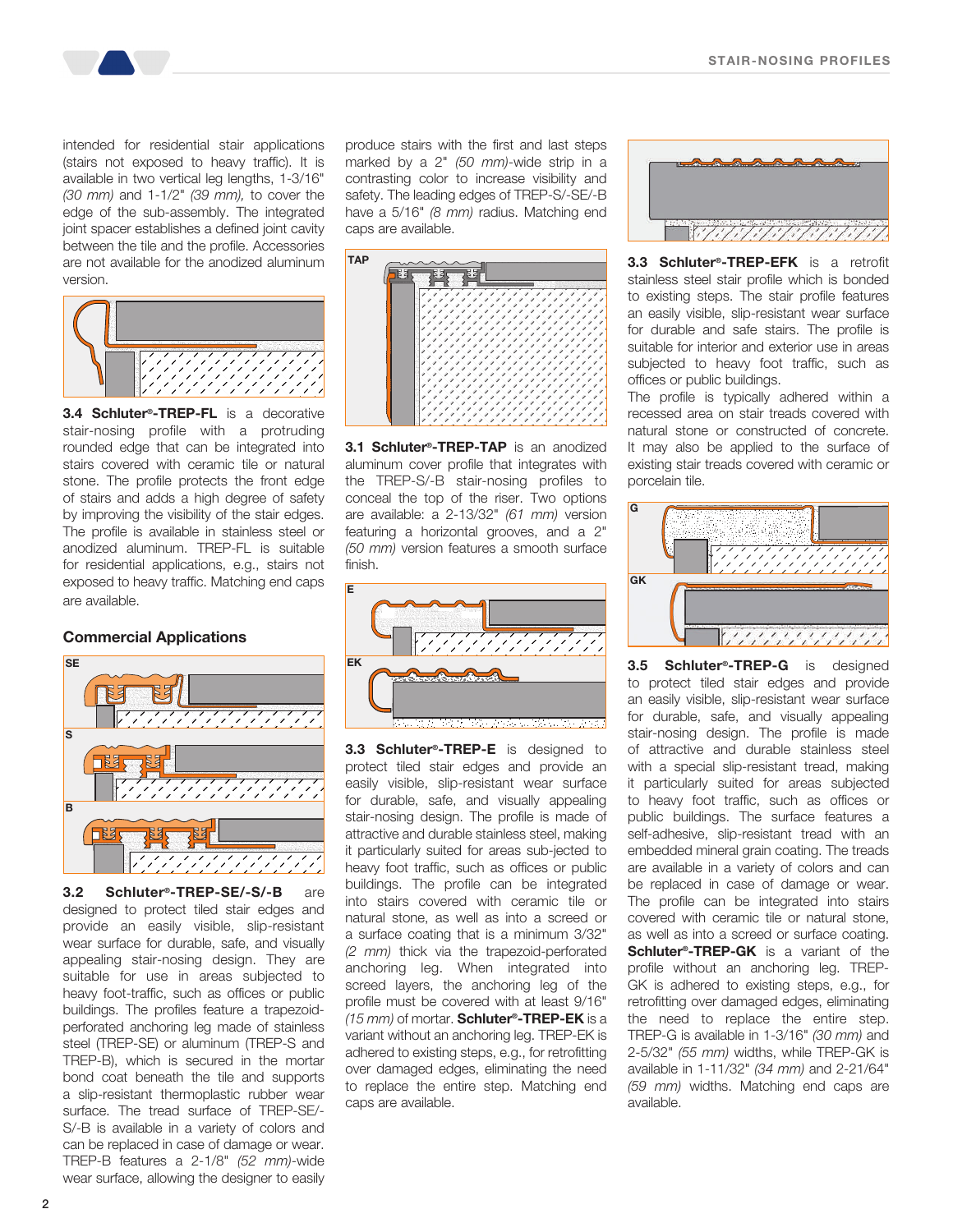#### Material Properties and Areas of Application

Schluter® stair-nosing profiles are resistant to most chemicals encountered in tiled environments. In special cases, the suitability of a proposed type of material must be verified based on the anticipated chemical, mechanical, and/or other stresses. Exceptions and special consider-ations are listed below.

Stainless steel profiles are roll-formed, resulting in a slightly different contour from those made of extruded brass or aluminum. Stainless steel can sustain high mechanical stresses and is particularly well suited for applications requiring resistance against chemicals and acids; for example in the food industry, breweries, dairies, commercial kitchens, and hospitals, as well as in residential applications. Typically, the profiles are formed using stainless steel 304 (1.4031 = V2A). For more severe chemical exposure, such as de-icing salts and chemicals used in swimming pools, we recommend the use of stainless steel 316 L  $(1.4404 =$ V4A), which offers even higher corrosion resistance than the 304. Even stainless steel cannot withstand all chemical exposures, such as hydrochloric acid, hydrofluoric acid or certain chlorine, chloride, and brine concentrations. Both stainless steel 304 and stainless steel 316 L are approved for use in exterior applications. Stainless steel 304 is not as corrosion resistant as 316 L; however, profiles in stainless steel 304 are acceptable for exterior use as long as the intended area is not susceptible to de-icing salts, chlorine, or saltwater.

**Aluminum** profiles must be tested to verify their suitability if chemical stresses are anticipated. Cementitious materials, in conjunction with moisture, become alkaline. Since aluminum is sensitive to alkaline substances, exposure to the alkali (depending on the concentration and duration of exposure) may result in corrosion (aluminum hydroxide formation). Therefore, it is important to remove mortar or grout residue from visible surfaces. In addition, ensure that the profile is solidly embedded in the setting material and that all cavities are filled to prevent the collection of alkaline water.

Anodized aluminum profiles feature an anodized layer that retains a uniform appearance during normal use, but is not color-stable in exterior applications. The surface is susceptible to scratching and wear and may be damaged by grout or setting material. Therefore, these materials must be removed immediately. Otherwise, the description regarding aluminum applies.

Thermoplastic rubber inserts are highly resistant to chemicals and can withstand chemical stresses typically encountered in tiled environments.

Mineral grain coated treads are resistant to heavy mechanical stresses and can withstand chemical stresses typically encountered in tiled environments. They can be used for interior and exterior applications, except for the transparent tread that has limited UV resistance and is intended for interior use only.

Due to variations in raw materials and manufacturing, the exact color, shade, and/ or texture of individual profiles may vary. The customer must inspect the products upon delivery and notify Schluter in writing of any physical damage to the products or nonconformity with the purchase order or invoice.

#### Cutting Profiles

Observe all safety instructions and standards as directed by the cutting tool manufacturer, including protective eyewear, hearing protection, and gloves.

Always measure carefully and dry fit the profiles, corners, and connectors to ensure proper fit and alignment prior to setting tile.

Aluminum profiles may be cut using any of the following options:

- Hacksaw with a bimetal blade and the highest teeth per inch (TPI) available.
- Variable-Speed Angle Grinder set to the lowest speed using the Schluter®- PROCUT-TSM cutting wheel.
- Chop saw or Miter Saw with a nonferrous blade.

Regardless of the cutting tool used, remove any burrs from the cut end of the profile with a file or similar before installation.

**Stainless steel** profiles may be cut using any of the following options:

**• Variable-Speed Angle Grinder** set to the lowest speed using the Schluter®- PROCUT-TSM cutting wheel.

• Band Saw with a metal cutting blade. Regardless of the cutting tool used, remove any burrs from the cut end of the profile with a file or similar before installation.

#### Installation

#### RONDEC-STEP and SCHIENE-STEP

- 1. Select the profile according to the tile thickness and format and the subassembly thickness.
- 2. Using a notched trowel, apply thin-set mortar over the area where the trapezoid-

perforated anchoring leg will be placed. For SCHIENE-STEP, apply several beads of KERDI-FIX or similar to the back side of the vertical wall section of the profile.

- 3. Press the perforated anchoring leg of profile into the thin-set mortar and align.
- 4. Trowel additional thin-set mortar over the perforated anchoring leg to ensure full coverage and support of the tile edges.
- 5. Solidly embed the tiles so that the tiled surface is flush with the top of the profile; the profile should not be higher than the tiled surface, but rather up to approximately 1/32" (1 mm) lower.
- 6. Set the tile to the integrated joint spacer, which ensures a uniform joint of 1/16" –  $1/8$ " (1.5 – 3 mm).
- 7. Fill the joint completely with grout or setting material.
- 8. Work with materials and tools that will not scratch or damage sensitive surfaces. Setting materials must be removed immediately, especially from aluminum.

Note: Matching corners are available for RONDEC-STEP. Matching corners and connectors are available for the stainless steel version of SCHIENE-STEP only, depending on the vertical leg length.

RONDEC-STEP corners are held in place with thin-set mortar. Fill the ends of the profile with thin-set mortar prior to inserting the accessories.

 SCHIENE-STEP corners and connectors are installed using KERDI-FIX, silicone, or similar adhesive. Prior to application, any contactinhibiting substances (e.g., grease, etc.) must be removed. The accessories should overlap the profiles by at least 3/8" (10 mm). The accessories must be slid on the profiles during profiles installation (cannot be placed over the profiles after installation).

#### TREP-FL, TREP-SE/-S/-B, TREP-E and TREP-G

- 1. Select profile size according to tile thickness and format.
- 2. Install riser tile flush with the stair tread surface.
- 3. Using a notched trowel, apply thin-set mortar along edge area above riser.
- 4. Fill cavities on the underside of the profile with thin-set mortar.
- 5. Press the trapezoid-perforated anchoring leg of the profile into the thin-set mortar, making sure the front edge of the support section is aligned flush with the riser tile (Exception: TREP-E, TREP-FL and TREP-G are installed such that the front edge of the profile overlaps the riser tile). Full coverage must be obtained at the edge area to ensure support of the profile.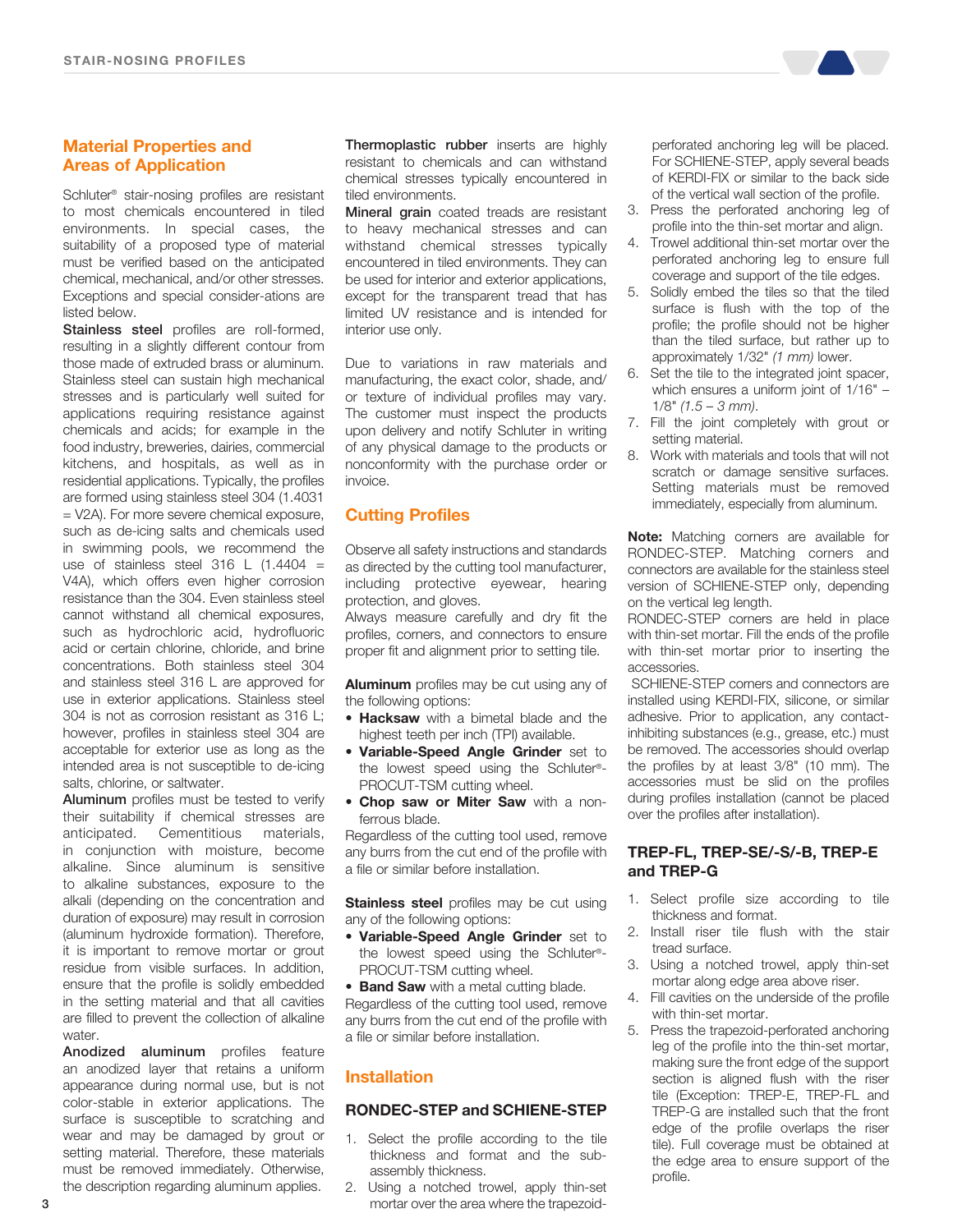

- 6. Trowel additional thin-set mortar over the anchoring leg and the stair tread surface to ensure full coverage and support of the tile edges.
- 7. Solidly embed the tread tiles so that the tiled surface is flush with the top of the profile.
- 8. A joint of approx. 1/16" 1/8" (1.5 3 mm) should be left between the tile and the profile.
- 9. Fill joint completely with grout or setting material.

Notes: When using TREP-TAP, apply Schluter®-KERDI-FIX or similar adhesive to the riser and insert the cover profile in the support section of TREP-S/-B prior to installing the stair-nosing profile. TREP-TAP should not be used where it can extend past the bottom of the riser.

#### TREP-EK and TREP-GK

- 1. Clean the stair nosings and repair damaged areas if applicable.
- 2. Clean or degrease the underside of the profile.

#### Product Item Numbers

 $-1-1/2" - 39$  mm or 2-1/4" - 57 mm = H

3. Adhere the profile by fully embedding it into a suitable adhesive (e.g., epoxy resin or KERDI-FIX, depending on the substrate).

Note: The upper profile edge of TREP-EK is approximately 3/32" (2.5 mm) higher than the stair covering, while the upper profile edge of TREP-GK is approximately 1/16" (1.5 mm) higher than the stair covering.

#### TREP-EFK

- 1. TREP-EFK may be adhered to a recessed area in the stair tread or on the surface of the tread.
- 2. Clean the stair tread and repair damaged areas if applicable.
- 3. Clean or degrease the underside of the profile.
- 4. Adhere the profile by fully embedding it into a suitable adhesive (e.g., epoxy resin or KERDI-FIX, depending on the substrate).

Note: The upper profile edge of TREP-EFK is approximately 3/32" (2 mm) higher than the stair covering if not installed within a recessed area.

#### **Maintenance**

Schluter® stair-nosing profiles require no special maintenance or care and are resistant to mold and fungi. Clean profiles periodically using pH neutral cleaning agents.

Stainless steel surfaces exposed to the environment or aggressive substances should be cleaned periodically using a pH neutral cleaner. Regular cleaning maintains the neat appearance of stainless steel and reduces the risk of corrosion. All cleaning agents must be free of hydrochloric acid, hydrofluoric acid, and chlorides. Stainless steel surfaces develop a sheen when treated with a chrome-polishing agent.

Oxidation films on **aluminum** may be removed with a conventional polishing agent, but the film will form again.

In the case of anodized aluminum, do not use abrasive or strong alkaline cleaning agents.

The treads of TREP-SE/-S/-B/-G/-GK can be replaced in case of damage or wear.

|                    |                     | 2.8 Schluter <sup>®</sup> -RONDEC-STEP |                                                            |                                                 |                                                            |                                                 |                                                            |
|--------------------|---------------------|----------------------------------------|------------------------------------------------------------|-------------------------------------------------|------------------------------------------------------------|-------------------------------------------------|------------------------------------------------------------|
|                    |                     | Item No.                               |                                                            |                                                 |                                                            |                                                 |                                                            |
|                    | $H =$<br>$mm - in.$ | Satin<br>anodized<br>aluminum<br>(AE)  | <b>Brushed</b><br>chrome<br>anodized<br>aluminum<br>(ACGB) | Satin<br>nickel<br>anodized<br>aluminum<br>(AT) | <b>Brushed</b><br>nickel<br>anodized<br>aluminum<br>(ATGB) | Satin<br>copper<br>anodized<br>aluminum<br>(AK) | <b>Brushed</b><br>copper<br>anodized<br>aluminum<br>(AKGB) |
|                    | A: 39 mm $-1-1/2$ " |                                        |                                                            |                                                 |                                                            |                                                 |                                                            |
| 8                  | $-5/16$             | 80 AE 39<br>RS.                        | 80 ACGB 39<br>RS.                                          | 80 AT 39<br><b>RS</b>                           | 80 ATGB 39<br>RS.                                          | 80 AK 39<br>RS.                                 | 80 AKGB 39<br>RS.                                          |
| 10                 | $-3/8$              | RS 100 AE 39                           | <b>RS 100 ACGB 39</b>                                      | <b>RS 100 AT 39</b>                             | <b>RS 100 ATGB 39</b>                                      | RS 100 AK 39                                    | <b>RS 100 AKGB 39</b>                                      |
|                    | $12.5 - 1/2$        | RS 125 AE 39                           | <b>RS 125 ACGB 39</b>                                      | RS 125 AT 39                                    | <b>RS 125 ATGB 39</b>                                      | RS 125 AK 39                                    | <b>RS 125 AKGB 39</b>                                      |
| A: 57 mm $-2-1/4"$ |                     |                                        |                                                            |                                                 |                                                            |                                                 |                                                            |
| 8                  | $-5/16$             | 80 AE 57<br>RS.                        | 80 ACGB 57<br>RS.                                          | <b>RS</b><br>80 AT 57                           | $\blacksquare$                                             | 80 AK 57<br>RS.                                 | 80 AKGB 57<br>RS.                                          |
| 10                 | $-3/8$              | <b>RS 100 AE 57</b>                    | <b>RS 100 ACGB 57</b>                                      | <b>RS 100 AT 57</b>                             | $\overline{\phantom{a}}$                                   | <b>RS 100 AK 57</b>                             | <b>RS 100 AKGB 57</b>                                      |
|                    | $12.5 - 1/2$        | RS 125 AE 57                           | <b>RS 125 ACGB 57</b>                                      | <b>RS 125 AT 57</b>                             | $\overline{\phantom{a}}$                                   | RS 125 AK 57                                    | <b>RS 125 AKGB 57</b>                                      |

|                        |                                                | Item No.                                                  |                                                                    |
|------------------------|------------------------------------------------|-----------------------------------------------------------|--------------------------------------------------------------------|
| $H =$<br>$mm - in.$    | Satin<br>brass<br>anodized<br>aluminum<br>(AM) | <b>Brushed</b><br>brass<br>anodized<br>aluminum<br>(AMGB) | <b>Brushed</b><br>antique bronze<br>anodized<br>aluminum<br>(ABGB) |
| A: 39 mm $- 1 - 1/2$ " |                                                |                                                           |                                                                    |
| 8<br>$-5/16$           |                                                |                                                           | RS 80 AMGB 39 RS 80 ABGB 39                                        |
| 10<br>$-3/8$           |                                                |                                                           | RS 100 AMGB 39 RS 100 ABGB 39                                      |
| $12.5 - 1/2$           |                                                |                                                           | RS 125 AMGB 39 RS 125 ABGB 39                                      |
| A: 57 mm $-2-1/4"$     |                                                |                                                           |                                                                    |
| 8<br>$-5/16$           | RS 80 AM 57                                    | RS 80 AMGB 57 -                                           |                                                                    |
| 10<br>$-3/8$           | RS 100 AM 57                                   | RS 100 AMGB 57 -                                          |                                                                    |
| $12.5 - 1/2$           | RS 125 AM 57                                   | RS 125 AMGB 57 -                                          |                                                                    |

Length supplied:  $8' 2-1/2" - 2.50 m$ 

| Accessories          | Item No.                   |
|----------------------|----------------------------|
| Outside corner, 90°  | E 90 profile item number*  |
| Outside corner, 135° | E 135 profile item number* |
| Inside corner, 90°   | 190 profile item number*   |
| Inside corner, 135°  | 1135 profile item number*  |



de Corner **Inside Corner** 

#### How to order corners:

\*To complete the item number for corners, add the corresponding *profile item number* (e.g., E 90 RS 80 ACGB 39).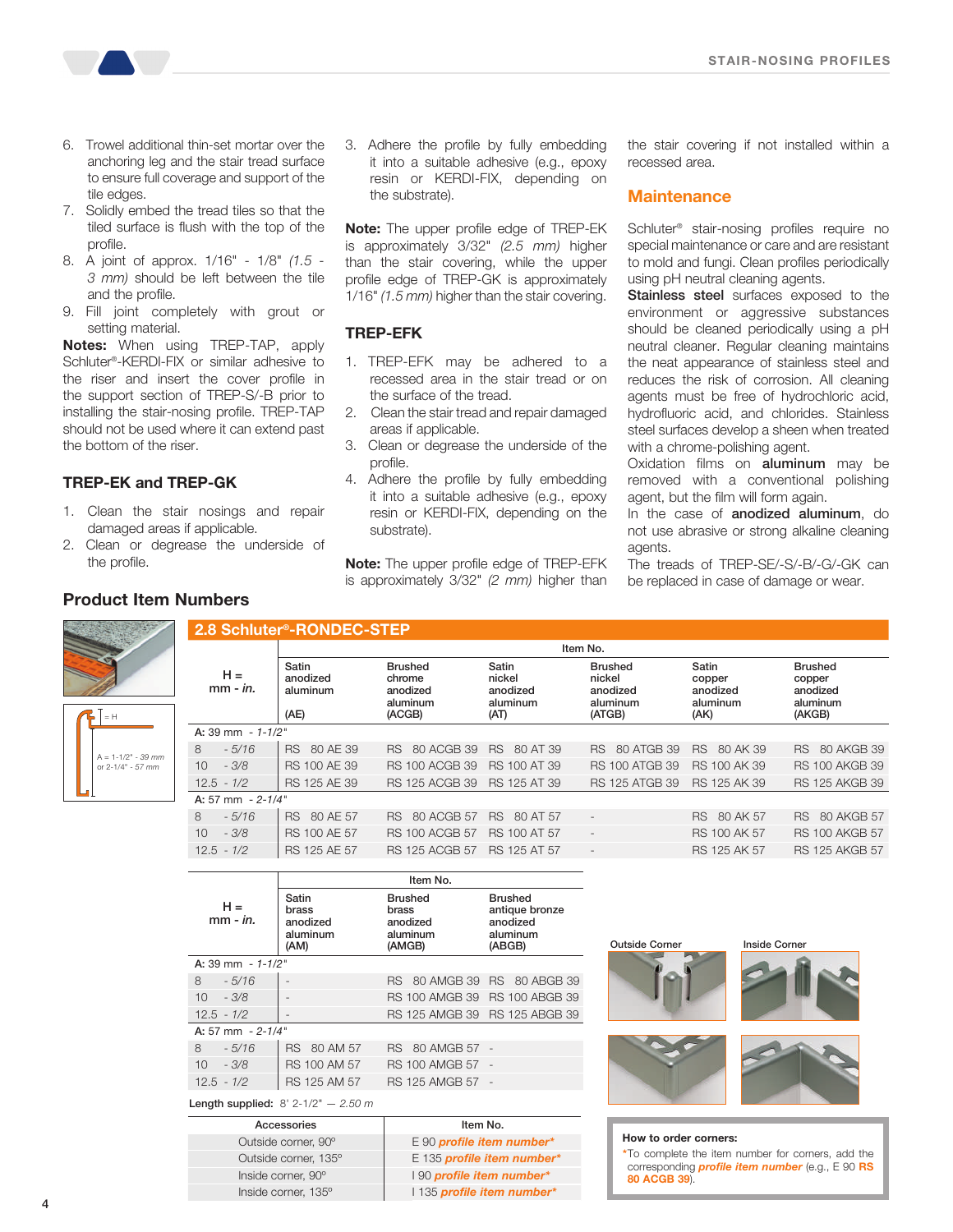

#### 2.8 Schluter®-SCHIENE-STEP



This product is available in radius

| $H =$<br>$mm - in.$  | Brushed Stainless Steel 304 (1.4301 = V2A) (EB) |                    |                     |                                    |                          |
|----------------------|-------------------------------------------------|--------------------|---------------------|------------------------------------|--------------------------|
|                      | Profile                                         | Inside corner, 90° | Inside corner, 135° | Outside corner, 90° and<br>End Cap | Outside corner, 135°     |
| A: 39 mm - $1-1/2$ " |                                                 |                    |                     |                                    |                          |
| 6<br>$-1/4$          | SS 60 EB 39                                     | 190 / SS 60 EB 39  | 1135 / SS 60 EB 39  | E90 / SS 60 EB 39                  | E135 / SS 60 EB 39       |
| 9<br>$-11/32$        | SS 90 EB 39                                     | 190 / SS 90 EB 39  | 1135 / SS 90 EB 39  | E90 / SS 90 EB 39                  | E135 / SS 90 EB 39       |
| 11<br>$-7/16$        | SS 110 EB 39                                    | 190 / SS 110 EB 39 | 1135 / SS 110 EB 39 | E90 / SS 110 EB 39                 | E135 / SS 110 EB 39      |
| $12.5 - 1/2$         | SS 125 EB 39                                    | 190 / SS 125 EB 39 | 1135 / SS 125 EB 39 | E90 / SS 125 EB 39                 | E135 / SS 125 EB 39      |
| $A: 30$ mm - 1-3/16" |                                                 |                    |                     |                                    |                          |
| 9<br>$-11/32$        | SS 90 EB 30                                     |                    |                     | E90 / SS 90 EB 30                  |                          |
| 11<br>$-7/16$        | SS 110 EB 30                                    |                    |                     | E90 / SS 110 EB 30                 | $\overline{\phantom{a}}$ |
| $12.5 - 1/2$         | SS 125 EB 30                                    |                    |                     | E90 / SS 125 EB 30                 |                          |
| A: 11 mm - $7/16"$   |                                                 |                    |                     |                                    |                          |
| 6<br>$-1/4$          | SS 60 EB 11                                     |                    |                     |                                    |                          |

Item No.

12.5 - 1/2 | SS 125 EB 11

|                      | Item No.                                          |
|----------------------|---------------------------------------------------|
| $H =$<br>$mm - in.$  | Brushed Stainless Steel 304 $(1.4301 - V2A)$ (EB) |
|                      | Connector                                         |
| A: 39 mm - $1-1/2$ " |                                                   |
| $6 - 1/4$            | V/SS 60 EB 39                                     |
| $9 - 11/32$          | V/SS 90 EB 39                                     |
| $11 - \frac{7}{16}$  | V / SS 110 EB 39                                  |
| $12.5 - 1/2$         | V / SS 125 EB 39                                  |
| $A: 30$ mm - 1-3/16" |                                                   |
| $9 - 11/32$          | V/SS 90 EB 30                                     |
| $11 - \frac{7}{16}$  | V / SS 110 EB 30                                  |
| $12.5 - 1/2$         | V / SS 125 EB 30                                  |
| A: 11 mm - $7/16"$   |                                                   |
| $6 - 1/4$            | V/SS 60 EB 11                                     |
| $12.5 - 1/2$         | V / SS 125 EB 11                                  |
|                      | $\sim$ $\sim$ $\sim$                              |

Length supplied:  $8'$  2-1/2"  $- 2.50 m$ 



| <b>2.8 Schluter<sup>®</sup>-SCHIENE-STEP</b> |                                       |                                                 |  |
|----------------------------------------------|---------------------------------------|-------------------------------------------------|--|
|                                              |                                       | Item No.                                        |  |
| $H =$<br>mm - <i>in.</i>                     | Satin<br>anodized<br>aluminum<br>(AE) | Satin<br>nickel<br>anodized<br>aluminum<br>(AT) |  |
| A: 30 mm - 1-3/16"                           |                                       |                                                 |  |
| 8.<br>$-5/16$                                | SS 80 AE 30                           | SS 80 AT 30                                     |  |
| $10 - 3/8$                                   | SS 100 AE 30                          | SS 100 AT 30                                    |  |
| $12.5 - 1/2$                                 | SS 125 AE 30                          | SS 125 AT 30                                    |  |
| $15 - 9/16$                                  | SS 150 AE 30                          | SS 150 AT 30                                    |  |
| A: 39 mm - 1-1/2"                            |                                       |                                                 |  |
| 8.<br>$-5/16$                                | SS 80 AE 39                           | SS 80 AT 39                                     |  |
| $10 - 3/8$                                   | SS 100 AE 39                          | SS 100 AT 39                                    |  |
| $12.5 - 1/2$                                 | SS 125 AE 39                          | SS 125 AT 39                                    |  |
| 15 - 9/16                                    | SS 150 AE 39                          | SS 150 AT 39                                    |  |

Length supplied:  $8'$  2-1/2"  $- 2.50 m$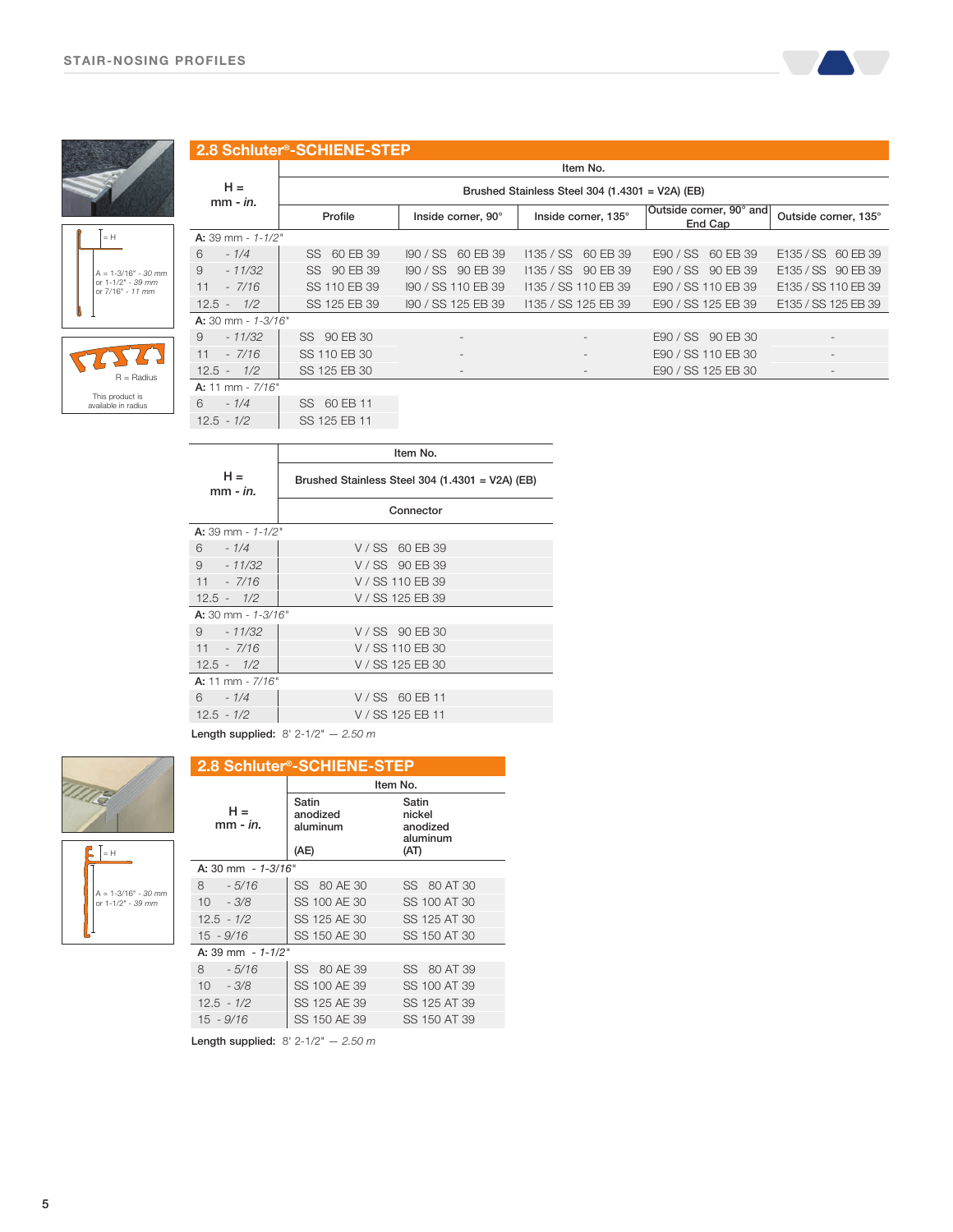



 $\,$  = H  $\,$ 





| Item No.<br><b>Stainless</b><br><b>Brushed</b><br>Satin anodized<br>$H =$<br>steel 304<br>stainless<br>aluminum<br>mm - <i>in</i> .<br>$(1.4301 = V2A)$<br>steel 304<br>$(1.4301 = V2A)$<br>(E)<br>(EB)<br>(AE)<br><b>Length supplied:</b> $8' 2 - 1/2'' - 2.5 m$<br>FL 90 E<br>$9 - 11/32$<br>FL 90 EB<br>FL 90 AE | 3.4 Schluter <sup>®</sup> -TREP-FL |  |  |  |
|---------------------------------------------------------------------------------------------------------------------------------------------------------------------------------------------------------------------------------------------------------------------------------------------------------------------|------------------------------------|--|--|--|
|                                                                                                                                                                                                                                                                                                                     |                                    |  |  |  |
|                                                                                                                                                                                                                                                                                                                     |                                    |  |  |  |
|                                                                                                                                                                                                                                                                                                                     |                                    |  |  |  |
|                                                                                                                                                                                                                                                                                                                     |                                    |  |  |  |
|                                                                                                                                                                                                                                                                                                                     |                                    |  |  |  |
| <b>FL 110 AE</b><br>FL 110 E<br>FL 110 EB<br>$11 - 7/16$                                                                                                                                                                                                                                                            |                                    |  |  |  |
| FL 125 AE<br>FL 125 E<br>FL 125 FB<br>$12.5 - 1/2$                                                                                                                                                                                                                                                                  |                                    |  |  |  |
| Length supplied: $4'$ 11" - 1.5 m                                                                                                                                                                                                                                                                                   |                                    |  |  |  |
| FL 90 E/150<br>FL 90 EB/150<br>$9 - 11/32$<br>FL 90 AE/150                                                                                                                                                                                                                                                          |                                    |  |  |  |
| FL 110 E/150<br>FL 110 EB/150<br>FL 110 AE/150<br>$11 - 7/16$                                                                                                                                                                                                                                                       |                                    |  |  |  |
| FL 125 E/150<br>FL 125 EB/150<br>$12.5 - 1/2$<br>FL 125 AE/150                                                                                                                                                                                                                                                      |                                    |  |  |  |

| Accessories | Item No. |
|-------------|----------|
| End cap     | E/FLEB   |
| End cap     | E/FLAE   |
|             |          |





1-1/32" - 26 mm 3/32" - 2 mm  $\widetilde{\mathbb{F}}$ **FET**  $= H$ 

Note: Radius of leading edge = 5/16" - 8 mm.

| 3.2 Schluter <sup>®</sup> -TREP-SE          |                                                                   |                                                            |
|---------------------------------------------|-------------------------------------------------------------------|------------------------------------------------------------|
|                                             |                                                                   | Item No.                                                   |
| $H =$<br>$mm - in.$                         | Stainless steel<br>support with<br>thermoplastic<br>rubber insert | Stainless steel<br>support section<br>$304$ (1.4301 = V2A) |
| <b>Length supplied:</b> $8' 2-1/2" - 2.5 m$ |                                                                   |                                                            |
| 8<br>$-5/16$                                | color* 8 SE                                                       | TES 8                                                      |
| $10 - 3/8$                                  | $color*{gray}*10$ SE                                              | <b>TES 10</b>                                              |
| $12.5 - 1/2$                                | $color*{gray}*12$ SE                                              | <b>TES 12</b>                                              |
| Length supplied: $4'$ 11" - 1.5 m           |                                                                   |                                                            |
| 8<br>$-5/16$                                | $color*{red}{color*} 8 SE/150$                                    | TES 8/150                                                  |
| $10 - 3/8$                                  | color* 10 SE/150                                                  | TES 10/150                                                 |
| $12.5 - 1/2$                                | color* 12 SE/150                                                  | TES 12/150                                                 |
|                                             |                                                                   |                                                            |
| Accessories                                 | Item No.                                                          |                                                            |
| End cap                                     | $E 26$ /color*                                                    |                                                            |
|                                             |                                                                   | End cap                                                    |

|                                   | Item No.                                                  |
|-----------------------------------|-----------------------------------------------------------|
|                                   | Replacement thermoplastic rubber insert                   |
|                                   | <b>Length supplied:</b> $8' 2-1/2'' - 2.5 m$              |
| $PE 26/c$ olor*                   |                                                           |
| Length supplied: $9'$ 10" $-$ 3 m |                                                           |
| PE 26/color*/300                  |                                                           |
|                                   |                                                           |
| *Color Codes                      |                                                           |
| CG<br>Yellow                      | NR<br>$G_{\text{Grev}}$<br>Liaht<br>Nut<br>brown<br>beige |
| GS.<br><b>Black</b>               |                                                           |
|                                   |                                                           |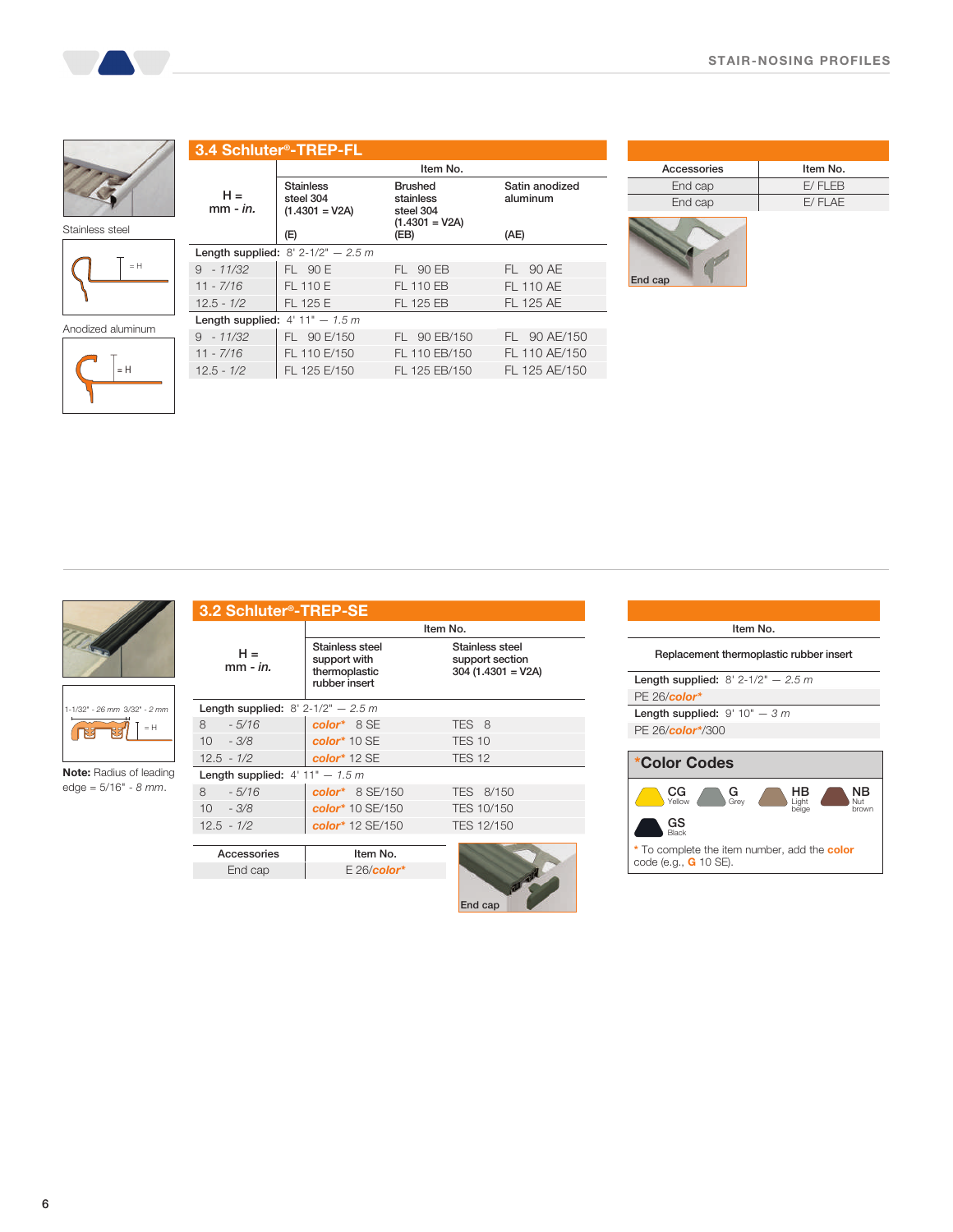$\overline{a}$ 







Note: Radius of leading  $edge = 5/16" - 8 mm.$ 

| 3.2 Schluter <sup>®</sup> -TREP-S                          |                                                                                               |
|------------------------------------------------------------|-----------------------------------------------------------------------------------------------|
|                                                            | Item No.                                                                                      |
| Aluminum<br>support with<br>thermoplastic<br>rubber insert | Aluminum<br>support section                                                                   |
|                                                            |                                                                                               |
| $color*{red}{color*} 8S$                                   | TAS 8                                                                                         |
| color $*$ 10 S                                             | <b>TAS 10</b>                                                                                 |
| color $*$ 12 S                                             | <b>TAS 12</b>                                                                                 |
|                                                            |                                                                                               |
| color* $8 S/150$                                           | TAS 8/150                                                                                     |
| color* 10 S/150                                            | TAS 10/150                                                                                    |
| color* 12 S/150                                            | TAS 12/150                                                                                    |
|                                                            |                                                                                               |
|                                                            |                                                                                               |
| $E 26$ /color*                                             |                                                                                               |
|                                                            | End cap                                                                                       |
|                                                            | <b>Length supplied:</b> $8' 2-1/2'' - 2.5 m$<br>Length supplied: $4'$ 11" - 1.5 m<br>Item No. |

| Item No.                                                                                     |  |  |
|----------------------------------------------------------------------------------------------|--|--|
| Replacement thermoplastic rubber insert                                                      |  |  |
| <b>Length supplied:</b> $8' 2 - 1/2'' - 2.5 m$                                               |  |  |
| $PEA 26/c$ olor*                                                                             |  |  |
| Length supplied: $9'$ 10' $-$ 3 m                                                            |  |  |
| PEA 26/color*/300                                                                            |  |  |
| Length supplied: $50' - 15 m$                                                                |  |  |
| PEA 26/color*/50                                                                             |  |  |
|                                                                                              |  |  |
| *Color Codes                                                                                 |  |  |
| $\rm{CG}_{\rm Yellow}$<br>$\setminus$ Grev<br>I iaht<br>beiae<br>brown<br>GS<br><b>Rlack</b> |  |  |
| * To complete the item number, add the <b>color</b><br>code (e.g., <b>G</b> 10 S).           |  |  |



2-13/32" - 61 mm

 $2\text{--}13/32^{\mathrm{u}}$  -  $61\ mm$ 

| 3.2 Schluter <sup>®</sup> -TREP-TAP |
|-------------------------------------|
| Item No.                            |
| Satin anodized aluminum (AE)        |

| $2" - 50$ mm                        |                                                |  |
|-------------------------------------|------------------------------------------------|--|
|                                     | <b>Length supplied:</b> $8' 2 - 1/2'' - 2.5 m$ |  |
| <b>TAP 50 AE</b>                    |                                                |  |
| Length supplied: $4'$ 11" $- 1.5 m$ |                                                |  |
| TAP 50 AE/150                       |                                                |  |
| Length supplied: $3'3'' - 1.00$ m   |                                                |  |
| TAP 50 AE/100                       |                                                |  |
| $2 - 13/32" - 61$ mm                |                                                |  |
|                                     | <b>Length supplied:</b> $8' 2 - 1/2'' - 2.5 m$ |  |
| TAPR 61 AE                          |                                                |  |
|                                     |                                                |  |

Length supplied:  $4' 11" - 1.5 m$ TAPR 61 AE/150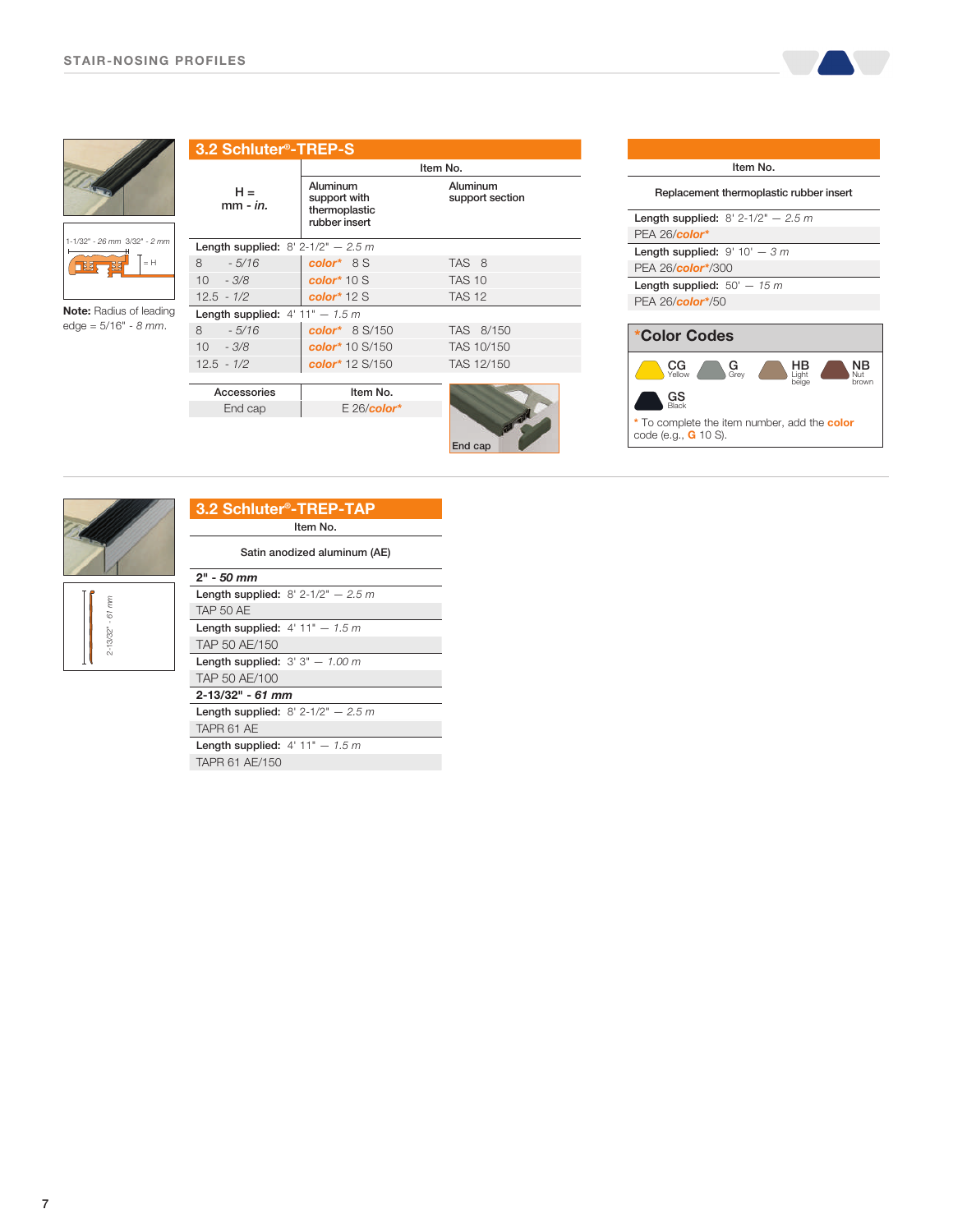

2-1/8" - 52 mm 3/32" - 2 mm **ELLER DE PRE ELET** 

Note: Radius of leading edge = 5/16" - 8 mm.

| 3.2 Schluter <sup>®</sup> -TREP-B           |                                   |                                                            |                             |  |
|---------------------------------------------|-----------------------------------|------------------------------------------------------------|-----------------------------|--|
|                                             |                                   | Item No.                                                   |                             |  |
|                                             | $H =$<br>mm - <i>in</i> .         | Aluminum<br>support with<br>thermoplastic<br>rubber insert | Aluminum<br>support section |  |
| <b>Length supplied:</b> $8' 2-1/2" - 2.5 m$ |                                   |                                                            |                             |  |
| 8                                           | $-5/16$                           | $color^* 8B$                                               | TAB 8                       |  |
| $10 - 3/8$                                  |                                   | color $*$ 10 B                                             | <b>TAB 10</b>               |  |
| $12.5 - 1/2$                                |                                   | color $*$ 12 B                                             | <b>TAB 12</b>               |  |
|                                             | $15 - 9/16$                       | color $*$ 15 B                                             | <b>TAB 15</b>               |  |
| $25 - 1$                                    |                                   | color $*$ 25 B                                             | <b>TAB 25</b>               |  |
|                                             | Length supplied: $4'$ 11" - 1.5 m |                                                            |                             |  |
| 8                                           | $-5/16$                           | color* $8 B/150$                                           | TAB 8/150                   |  |
| $10 - 3/8$                                  |                                   | color* 10 B/150                                            | TAB 10/150                  |  |
| $12.5 - 1/2$                                |                                   | color* 12 B/150                                            | TAB 12/150                  |  |
|                                             | $15 - 9/16$                       | color* 15 B/150                                            | TAB 15/150                  |  |
| $25 - 1$                                    |                                   | color* 25 B/150                                            | TAB 25/150                  |  |
|                                             |                                   |                                                            |                             |  |



| Item No.                                       |  |  |
|------------------------------------------------|--|--|
| Replacement thermoplastic rubber insert        |  |  |
| <b>Length supplied:</b> $8' 2 - 1/2'' - 2.5 m$ |  |  |
| PEA 52/color*                                  |  |  |
| Length supplied: $10' - 3 m$                   |  |  |
| PEA 52/color*/300                              |  |  |
| Length supplied: $50' - 15 m$                  |  |  |
| PEA 52/ <b>color</b> */50                      |  |  |
|                                                |  |  |
|                                                |  |  |







| 3.3 Schluter <sup>®</sup> -TREP-E |                                             |                                         |  |
|-----------------------------------|---------------------------------------------|-----------------------------------------|--|
|                                   |                                             | Item No.                                |  |
|                                   | $H =$<br>$mm - in.$                         | Stainless steel<br>$304$ (1.4301 = V2A) |  |
|                                   | <b>Length supplied:</b> $8' 2-1/2" - 2.5 m$ |                                         |  |
|                                   | $2 - 3/32$                                  | TE 20                                   |  |
|                                   | $5 - 3/16$                                  | TE 50                                   |  |
|                                   | $8 - 5/16$                                  | TE 80                                   |  |
|                                   | $11 - 7/16$                                 | <b>TE 110</b>                           |  |
|                                   | $16 - 5/8$                                  | <b>TE 160</b>                           |  |
|                                   | $25 - 1$                                    | <b>TE 250</b>                           |  |
|                                   | Length supplied: $4'$ 11" - 1.5 m           |                                         |  |
|                                   | $2 - 3/32$                                  | TE 20/150                               |  |
|                                   | $5 - 3/16$                                  | TE 50/150                               |  |
|                                   | $8 - 5/16$                                  | TE 80/150                               |  |
|                                   | $11 - 7/16$                                 | TE 110/150                              |  |
|                                   | $16 - 5/8$                                  | TE 160/150                              |  |
|                                   | $25 - 1$                                    | TE 250/150                              |  |
|                                   |                                             |                                         |  |

Accessories Item No. End cap E 52/color\*

Accessories Item No. End cap E/TE



Note: Sizes 80, 110, and 160 are also available in stainless steel 316L (1.4404 = V4A). Contact Customer Service for pricing and availability.



56.5 mm - 2-7/32"

2 mm - 3/32"

ecn

 $\overline{\mathbf{2}}$ 

Stainless steel

316L (1.4404 = V4A) (E)

Length supplied:  $8'$  2-1/2"  $- 2.5 m$ TEF56K/V4A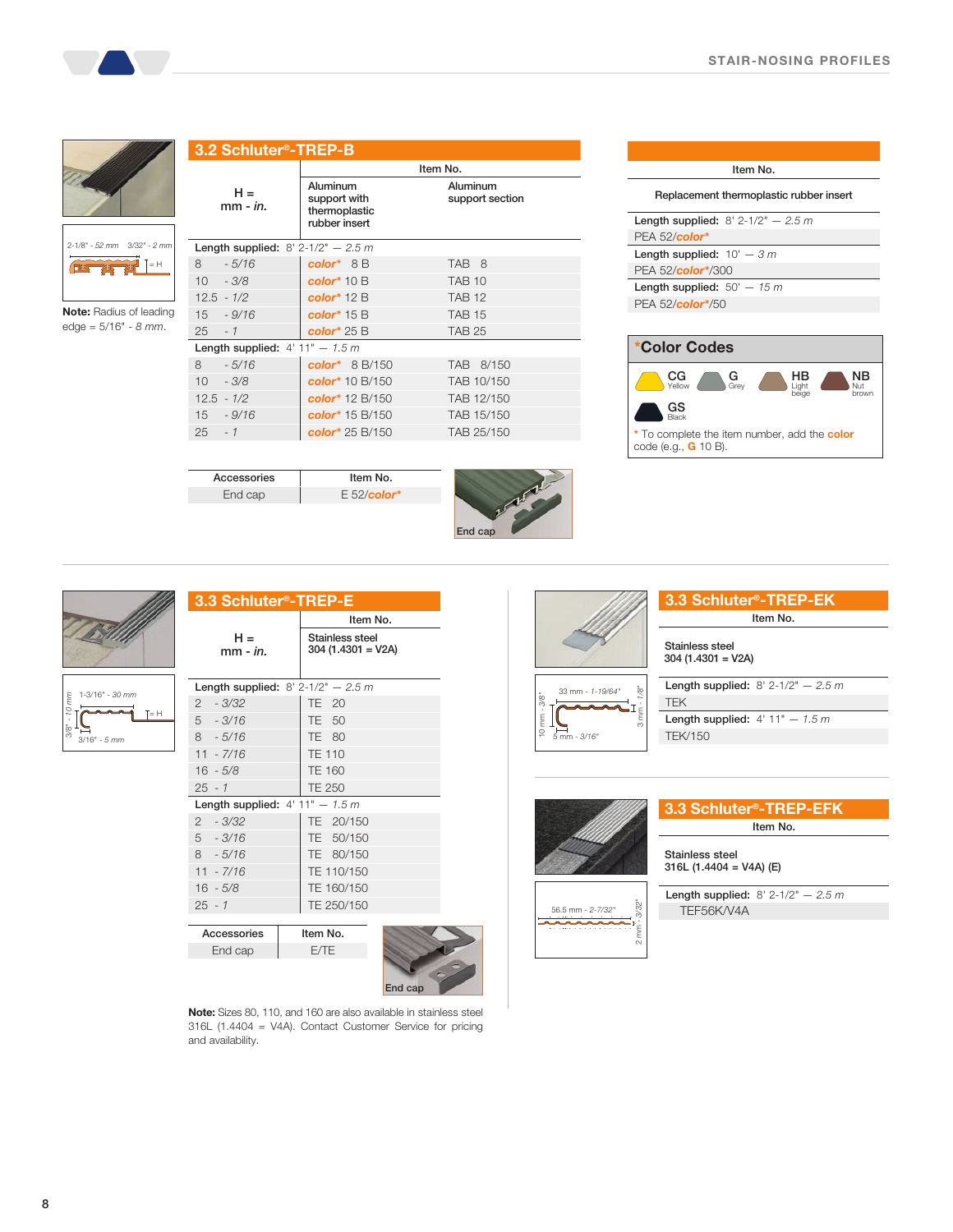

| 3.3 Schluter®-TREP-G-S                      |                                                                                       |  |
|---------------------------------------------|---------------------------------------------------------------------------------------|--|
|                                             | Item No.                                                                              |  |
| н =<br>$mm - in.$                           | <b>Brushed stainless</b><br>steel support with<br>non-slip tread<br>(30 mm - 1-3/16") |  |
| <b>Length supplied:</b> $8' 2-1/2" - 2.5 m$ |                                                                                       |  |
| $9 - 11/32$                                 | GS EB 90 color*                                                                       |  |
| $11 - \frac{7}{16}$                         | GS EB 110 color*                                                                      |  |
| $13 - 33/64$                                | GS EB 130 color*                                                                      |  |
| $15 - 9/16$                                 | GS EB 150 color*                                                                      |  |
| Length supplied: $4'$ 11" - 1.5 m           |                                                                                       |  |
| $9 - 11/32$                                 | GS EB 90 color <sup>*</sup> / 150                                                     |  |
| $11 - 7/16$                                 | GS EB 110 color <sup>*</sup> / 150                                                    |  |
| $13 - 33/64$                                | GS EB 130 color* / 150                                                                |  |
| $15 - 9/16$                                 | GS EB 150 color <sup>*</sup> / 150                                                    |  |



| 3.3 Schluter <sup>®</sup> -TREP-G-B         |                                                                                       |  |  |
|---------------------------------------------|---------------------------------------------------------------------------------------|--|--|
|                                             | Item No.                                                                              |  |  |
| $H =$<br>$mm - in$                          | <b>Brushed Stainless</b><br>steel support with<br>non-slip tread<br>(55 mm - 2-5/32") |  |  |
| <b>Length supplied:</b> $8' 2-1/2" - 2.5 m$ |                                                                                       |  |  |
| $9 - 11/32$                                 | $GB EB$ 90 color*                                                                     |  |  |
| $11 - 7/16$                                 | GB EB 110 color*                                                                      |  |  |
| $13 - 33/64$                                | GB EB 130 color*                                                                      |  |  |
| $15 - 9/16$                                 | GB EB $150$ color <sup>*</sup>                                                        |  |  |
| Length supplied: $4'$ 11" - 1.5 m           |                                                                                       |  |  |
| $9 - 11/32$                                 | GB EB 90 color*/150                                                                   |  |  |
| $11 - 7/16$                                 | GB EB 110 color*/150                                                                  |  |  |
| 13 - 33/64                                  | GB EB 130 color*/150                                                                  |  |  |
| $15 - 9/16$                                 | GB EB 150 color*/150                                                                  |  |  |



1/16" - 1.5 mm

m

1-11/32" - 34 mm or 2-21/64" - 59 mm

11/16" - 17 mm

ัะ∬

#### 3.3 Schluter®-TREP-GK-S Item No.

Brushed stainless steel support with non-slip tread (34 mm - 1-11/32")

Length supplied:  $8'$  2-1/2"  $- 2.5 m$ GS EBK color\*

Length supplied:  $4' 11" - 1.5 m$ GS EBK color\*/150

3.3 Schluter®-TREP-GK-B

Item No. Brushed stainless steel support with

non-slip tread (59 mm - 2-21/64")

Length supplied:  $8'$  2-1/2"  $- 2.5 m$ GB EBK color\*

Length supplied:  $4' 11" - 1.5 m$ 

GB EBK color\*/150

# Item No.

To complete the item number, add the **color**\* code

Replacement tread

Length supplied:  $60'$  1/32"  $- 18.3 m$ GS KB 183 color\*

(e.g., GS EB 90 GS).

| Item No.          |  |
|-------------------|--|
| Replacement tread |  |

Length supplied:  $60'$  1/32"  $- 18.3 m$ GB KB 183 color\*